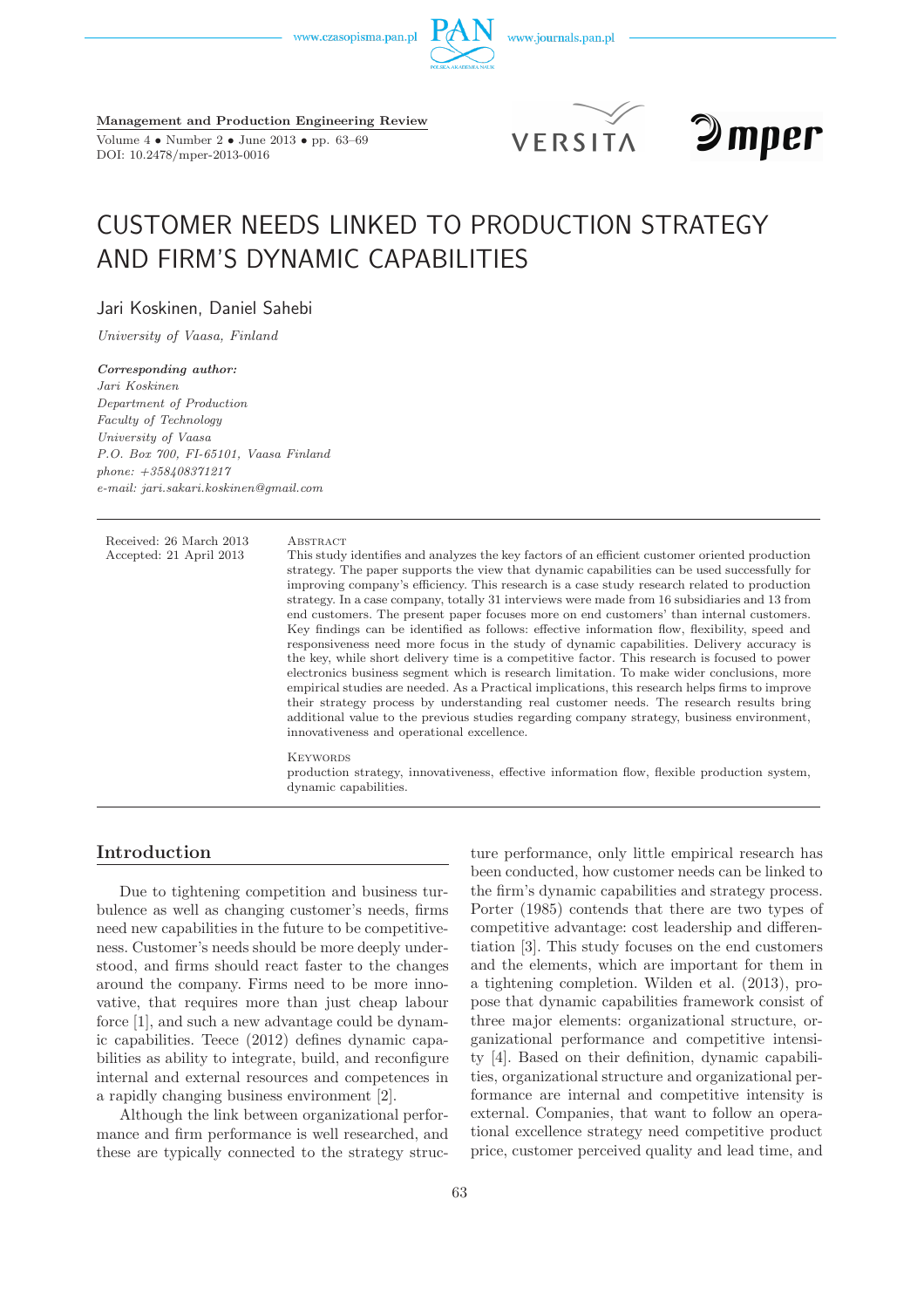www.czasopisma.pan.pl



### *Management and Production Engineering Review*

on time delivery for purchasing [5]. By working different way than competitors, companies can create success, Ravishankar et al. (2012), suggest that this could be for example modular production linked to the strategic making abilities [6].

Companies should organize their operations so that they can make fast changes in their own organization as well as in their partnership network, to react to the changes in the business environment. This includes very widely company's processes, for example product creation, production and supplier network. The former requires more resource work to understand the connection between mentioned elements. Winter (2012) has noticed that there is only little empirical evidence that network effects the market success of new products [7].

To be competitive in such turbulent environment, companies should organize their operations so that they have a fast response to the changes in the market. Many industrial producers are changing their business models into the long-term client solution [8].

There is a broad unanimity in the literature that dynamic capabilities contrast with ordinary capabilities by being concerned with change.

This research addresses questions related to delivery time, delivery accuracy, and scope of offering, product technology, and availability of information, product customization, product performance and quality. The central research question of this paper is as follows, what are the main elements, in customer's point of view, that company should take into account in the strategy? The paper discusses this main question in three steps. The first step is to understand the key elements which are important for the customer. The second step is to analyze reliability of the answers. The third step analyzes the correlation between satisfaction of products and satisfaction of services. This step answers the following sub question; what kind of relationship is there between satisfaction of products and satisfaction of services?

## **Research methodology**

This paper is a case study, which is based on the interviews conducted in the case company's sales conference 2011, at Cancun, Mexico. Four people made the interviews during the three days sessions. Two of interviewers were working in the case company and two other interviewers were from Consultant Company. Totally 31 persons were interviewed from 19 different countries. End customers were in 7 different countries, including 13 interviewees. Figure 1 described the data collection process, from getting

people to the same place to the conclusion of the results. Corresponding author of this paper took part to the Cancun sales conference.



The case company has more than 1400 employees and the revenue is more than 400 million euro. The company has an aggressive growth and profit target. Firm's aim is to achieve revenue of 500 million euro and to get an operative profit of 14% in 2014. The case company focuses on frequency converter business. Frequency converters provide stepless control of rotation speed of electronic motors.

This paper focuses on the end customers because strong "customer voice" was the main focus of the research, also internal customers opinions were noticed during the research work.

The main motive for the paper is to study customers' needs in a fast changing business environment and connect that information to the company strategy. To have right information directly coming from end customers helps managers and project team members to understand the power of customers interest and to do right improvement actions in next coming period.

Innovation is one of the key elements in enhancing the efficiency of the firm, although the link be-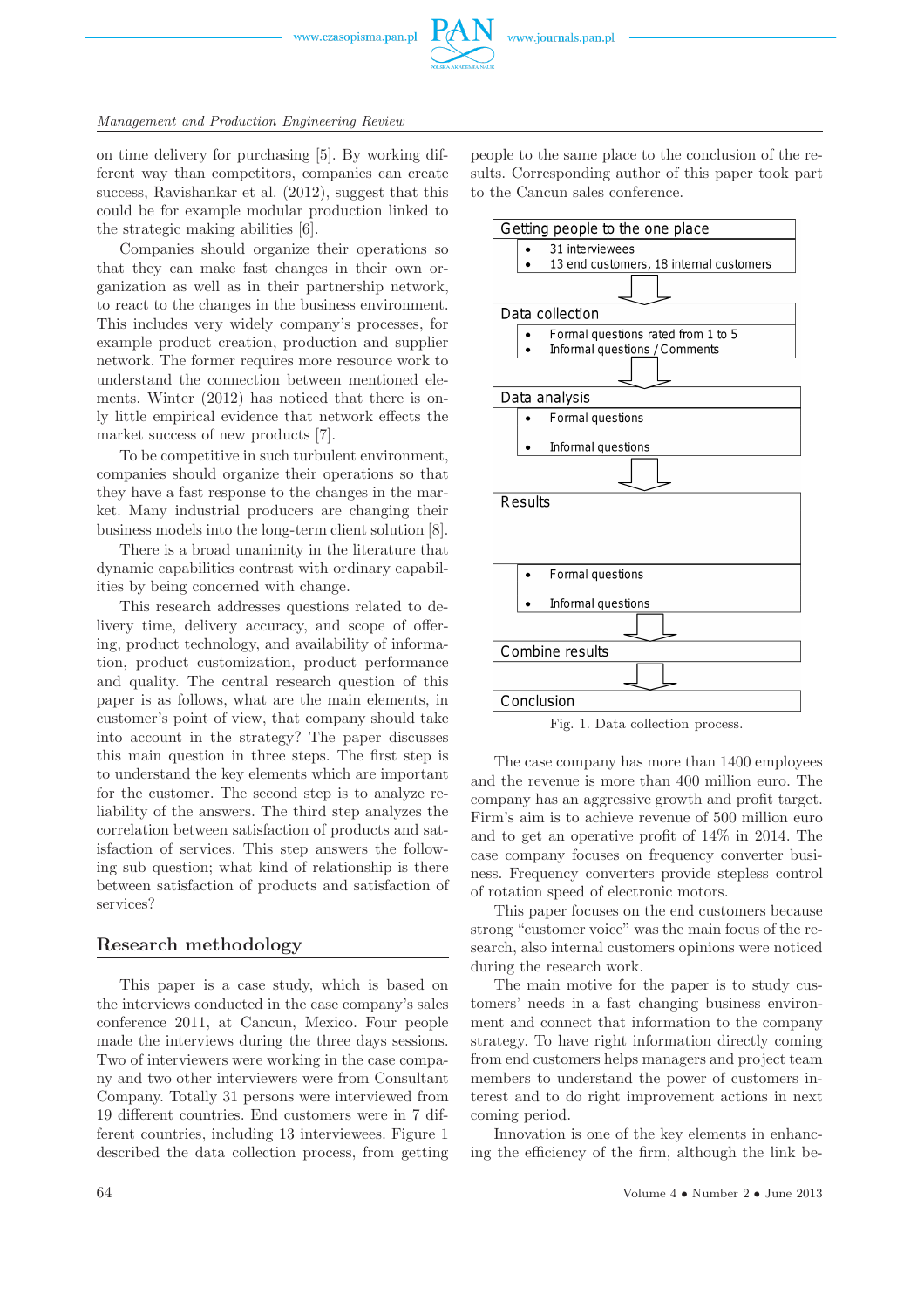

#### *Management and Production Engineering Review*

tween technological innovation and business performance is not widely studied. Annavarjula, etc. (2012) have studied relationship between firm's technological innovation capabilities and its international performance [9].

The reason to select interviewing as research methodology was to get understanding of complex issues in power electronics business. The reason to select the case company was their long experience on power electronics business and opportunity to study customers' opinions extensively and from different countries. The aim was to study real customer needs, to understand the positioning in a market and to improve case company's operations in the future. For global operated company it is extremely important to make right actions in a fast changing business environment.

## **Literature review**

Resent discussion on dynamic capabilities focuses on changes happening around the company. In a fast changing business environment, companies should find new ways of working and encourage people to be innovative in order to find new solutions. In turbulent business environments, the importance of innovation will increase and knowledge is one of the most critical inputs to innovation process [10].

Information sharing is important factor to reach results and right products to the marketplace. Ayers et al. (2001) test a model that suggest that new product success is a function of the relational norms and integration between marketing and R&D [11]. The research group stated that new product development success was related to the presence and strength of relational norms. Their study also found that positive relationship between collaborative relationship between R&D and marketing. There are many studies that focuses on information flow and importance of co-operations between divisions and departments [12–14].

Information sharing and decision making in a global company is complex issue to handle. Several automotive companies are using product platform design process where they handle information very systematic way. The challenge is that market needs are changing all the time and it is difficult to estimate customer behavior. Flexible product platform concept has been developed to solve this complex problem. Flexible product platform concept helps to handle product variations and modifications are done in a systematic way with sharing widely used modules in different car models [15].

In summary, it can be concluded that for an environment where there are many changes like volumes variation and the need to individualize products according to customer need, information sharing and co-operation between different teams are crucial.

## **Results**

## **Variability coefficient**

By calculating the mean and the standard deviation of the ratings in all the questioners, we calculated the variability coefficient in excel. One should always consider the variability coefficients which are below one for the ratings to be accurate. In our case all the variability coefficient turned out to be below one, indicating that they all stand accurate for the given ratings. Figure 2 shows the graph of these efficiencies.



Fig. 2. Variability coefficient.

The X-axis lists all the factors indicated in the questioners by the case company and the Y-axis contains the number of the variability coefficients.

#### **Satisfaction between products and services**

Based on the analysis of the interviews, we can see a certain type of pattern or relation between the satisfaction of the customers with the products and their satisfaction with service level. This rate of satisfaction can be measured or shown in accordance with the regression graph standards. Figure 3 shows the regression graph of this relation between the quality of the products and their services in general.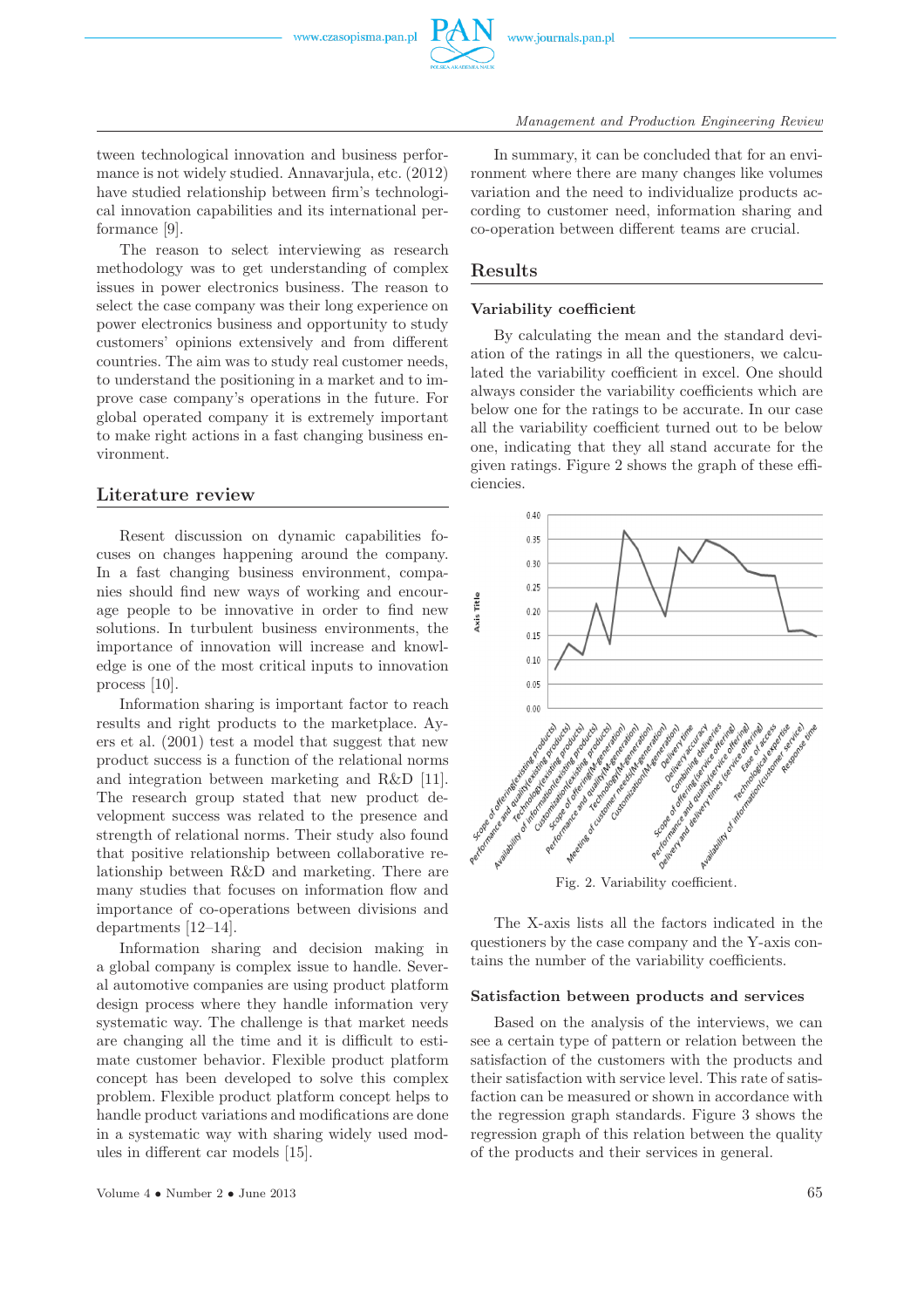

*Management and Production Engineering Review*



Fig. 3. Satisfaction correlation between product and service.

As we can observe from the above mentioned graph (Fig. 3), there is an upwards slopping line to the right, forming the regression relation between the satisfaction of products and satisfaction of services. The chart shows us that there is a medium positive relation between these two factors. Consequently, as the rate of the satisfaction from the quality of the items goes higher, the satisfaction from the services follows accordingly, hence increase in satisfaction of the customers from the items results in the increase of the satisfaction from the services.

## **Correlation between the technology of existing products and the availability of information**

The Fig. 4 is considering the correlation between the technology of existing products and the availability of information. As we can see from the graph, there is a very small correlation between these two factors. This happens to be a slight negative correlation between technology of existing products and the availability of information. Generally one can always claim that the slop of the curve is so small that the factors practically have no relations with one another. Hence we can conclude that regardless of the technology in existing products, availability of information remains to be independently a very crucial and important factor.



Fig. 4. Correlation between the technologies of existing products and the availability of information.

### **The free comment analysis**

The Table 1 below consists of a number of operations and factors taking place in the case company. The right column belongs to the free comments or feedback which was given by the customers. Some comments indicated a lack of communication between the marketing and R&D. The delivery times were one of the main concerns of almost every feedback, indicating that the company needs to work more on their delivery times. New generation seemed to be attracting quite a bit of negative attention due to its quality problems and low price competitiveness in comparison to Japanese products. Moreover, it was indicated by many customers that some of the new generation products have been launched rather too early.

Figure 5 shows that customer needs are changing all the time. The number of product features, customer's quality requirements and number of product variants are increasing. On the other hand customer's requirements are that sales prices should decrease and delivery time should decrease as well. This means, that manufacturing units should develop their operations all the time to be more competitive. One big challenge is to decrease lead time in an environment where the numbers of product features are increasing and production process is more complex. Automotive industry has solved this challange by using modular product design. Modularity helps manufacturing units to control the production process effective way, also supplier network is more easily to control.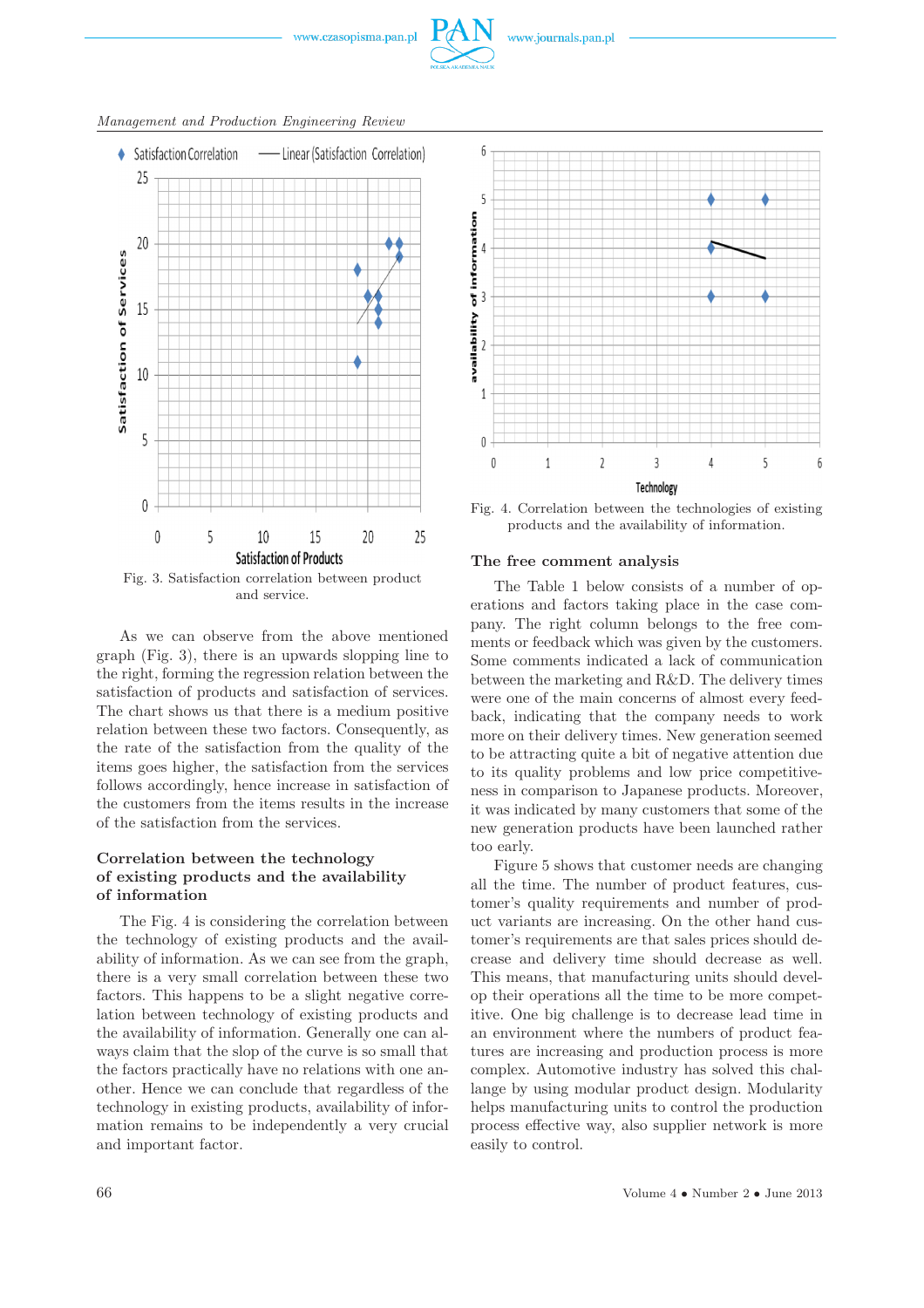

*Management and Production Engineering Review*

| Table 1<br>Key findings.                                                                                                                                                                                                                                                                                                                |                                                                                                                                                                                                                                                                                                                                                                              |
|-----------------------------------------------------------------------------------------------------------------------------------------------------------------------------------------------------------------------------------------------------------------------------------------------------------------------------------------|------------------------------------------------------------------------------------------------------------------------------------------------------------------------------------------------------------------------------------------------------------------------------------------------------------------------------------------------------------------------------|
| Key findings                                                                                                                                                                                                                                                                                                                            | Number of being refered to                                                                                                                                                                                                                                                                                                                                                   |
| Technology<br>- Case company is keeping up with the new technologies<br>- Company does not have the leading edge yet but is one<br>of the best ones in the market<br>$-$ IEC 611 31 tools was mentioned to be the main reason<br>of cooperation with the case company<br>- More product features and product solutions are needed       | Technology<br>- All thirteen feedback givers were satisfied with the level<br>of existing technology<br>$-$ Need for field<br>bus was mentioned to by $1$ customer $\,$<br>$-$ IEC 611 31 tools were mentioned by 1 customer<br>- More product features and solution mentioned by four<br>customers                                                                          |
| Performance and quality<br>- New generation product was mentioned to be an unsure<br>topic (information flow) for a number of the customers<br>- New generation product (small units) need price im-<br>provement to be competitive with Japanese products<br>- Some of the products have minor problems with speed<br>of communication | Performance and quality<br>$-$ New generation product was mentioned to be 10than the<br>expected price by 1 customer<br>- Uncertainty (information flow) about new generation<br>was mentioned by 3 customers also quality improvements<br>are needed in the future<br>- New generation product (small units) price issues and<br>compatibility was mentioned by 2 customers |
| Delivery and service<br>- Improvements in delivery time and accuracy is one of<br>the key issues<br>- Combining delivery need to improve                                                                                                                                                                                                | Delivery and service<br>- Combining delivery was mentioned to be needed by one<br>customer<br>- All thirteen of the customers wanted to have more faster<br>or accurate delivery times<br>- Delivery of the smaller spare parts for the purpose of<br>service was said to be more accurate than the bigger parts<br>by 3 customers                                           |
| Availability of information<br>- Finding specific information in some specific cases (hard<br>data) is rather difficult<br>- The availability of information and the quality of need<br>to improve                                                                                                                                      | Availability of information<br>- Existing products: information and communication need<br>to improve mentioned by 7 customers<br>- Service information: need to improve mentioned by 3                                                                                                                                                                                       |

## Customer needs in power electronics business



Fig. 5. Main elements in a power electronics business environment.

Business environment can change very fast, in power electronics business there are elements which effects to the company's customer performance. We can identify following increasing trends: the number of product variants, product features and quality requirements are increasing (Fig. 5).

## **Production strategy**

Based on study made and earlier studies as well as experience of the business segment, the case company launched strategy (see Fig. 6) which is focuses on:

- giving more customer value through effective network (including material flow and information flow),
- fast delivery time,
- high level of quality,
- cost efficiency,
- fast time to market for new products.

#### Global factory operations strategy



Fig. 6. Connection to production strategy.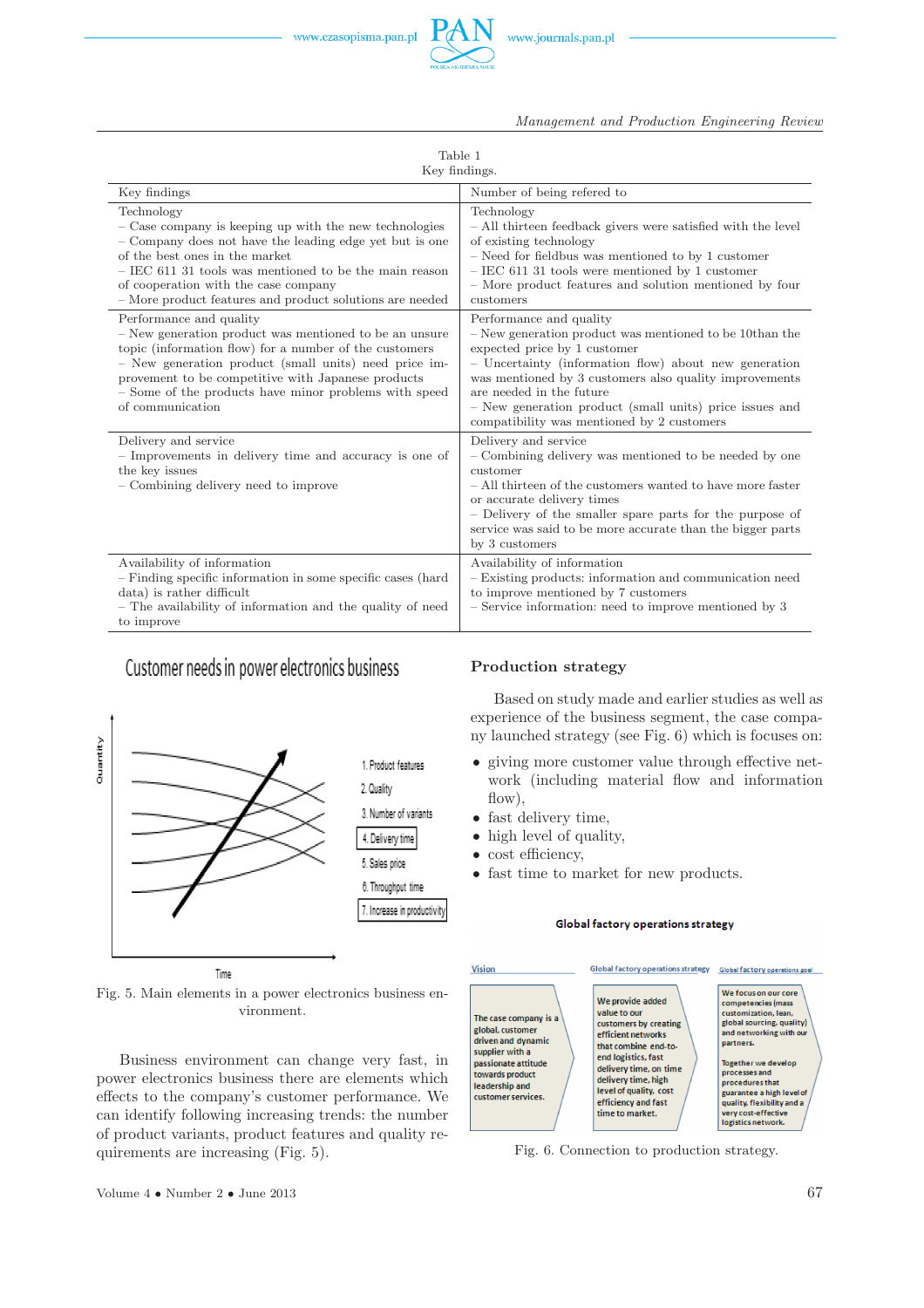

*Management and Production Engineering Review*

#### **Effective information flow**

The latest IT technology is significantly advanced and therefore enables extended automated data collection systems. However, usually there are no existing solutions or systems to exploit this ability. In the future these kinds of new solutions will be more common. Based on the study, the case company should build up this kind of system for business purpose, to collect, share and distribute the data, to get better customer support. Previous can be provided to improve information handling towards knowledge management system. The corresponding writer of this article proposes that the trend of data processing can be divided into the three waves shown in the Fig. 7.

## Information sharing roadmap



Fig. 7. Information sharing roadmap.

We have defined that the *knowledge service* by being a service/ideology which provides versatile ability to access and create information throughout the whole community. The service commonly uses dedicated IT systems and software as an interface towards the user. These systems are tailored to fit their purpose by the service owner. These systems then make use generally the majority of the databases created in the community.

## **Conclusions**

Entrepreneurial strategy, effective processes, innovativeness and dynamic capabilities which take environment changes to the account are one way to develop a more agile customer oriented company. Working in collaboration with customer and partners, it is possible to understand customer needs more deeply and to achieve more faster, flexible, and more agile processes to support the changing customer needs. The aim of this study was to understand and to analyze factors that are most important

to the customers in a power electronic business industry. One of the key findings was the importance of effective information flow in a global business. This is related to the communication of technical, delivery, installations and service matters.

It seems globalization level effects to the quality of information and speed of the information flow. We can summarize that effective information flow, flexibility, speed and responsiveness need more focus in the firm's strategy. Delivery accuracy is the key, while short delivery time is a competitive factor.

## **References**

- [1] Xiaonian X., *U.S. competitiveness and the chinese challenge*, Harv. Bus. Rev., 90 (3), 2012.
- [2] Teece D.J., *Dynamic capabilities: Routines versus entrepreneurial action*, Journal of Management Studies, 49 (8), 1395–401, 2012.
- [3] Porter M.E. [Ed.], *Competitive advantage: Creating and sustaining superior performance*, United States of America, Free Press, 1985.
- [4] Wilden R., Gudergan S.P., Nielsen B.B., Lings I., *Dynamic capabilities and performance: Strategy, structure and environment*, Long Range Plann, 2013.
- [5] Kaplan R., Norton D. [Ed.], *The strategy-focused organization: How balanced scorecard companies thrive in new business environment*, United States of America, Harvard Business School Publishing Corporation, 2001.
- [6] Ravishankar M.N., Pan S.L., *Examining the influence of modularity and knowledge management (KM) on dynamic capabilities: Insights from a call center*, Int. J. Inf. Manage., 33 (1), 147–59, 2013.
- [7] Winter S., *Network effects and new product success: Strengthening product advantage, overcoming customer uncertainty?*, International Journal of Business Innovation and Research, 6 (1), 1–27. 2012.
- [8] Pekkarinen O., Piironen M., Salminen R.T., *BOOT business model in industrial solution business*, International Journal of Business Innovation and Research, 6 (6), 653–73, 2012.
- [9] Annavarjula M., Nandialath A.M., Mohan R., *Innovation capabilities and international performance of firms: A quantile regression approach*, International Journal of Business Innovation and Research, 6 (6), 615–35, 2012.
- [10] Zheng S., Zhang W., du J., *Knowledge-based dynamic capabilities and innovation in networked environments*, Journal of Knowledge Management, 15 (6), 1035–51, 2011.